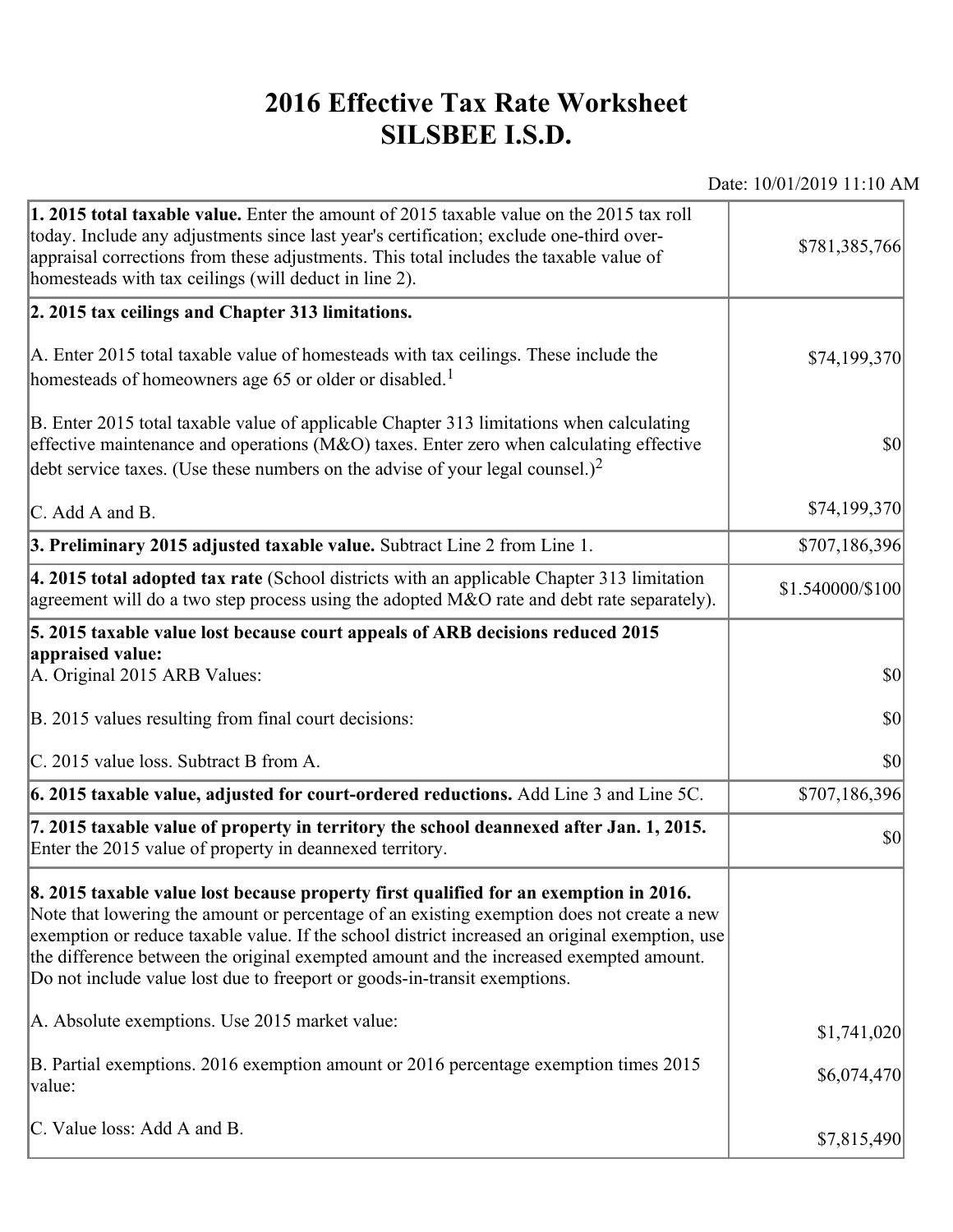| 9. 2015 taxable value lost because property first qualified for agricultural appraisal (1-<br>d or 1-d-1), timber appraisal, recreational/scenic appraisal or public access airport<br>special appraisal in 2016. Use only properties that qualified in 2016 for the first time; do<br>not use properties that qualified in 2015.                                                                                                                                                                                                                                                                                                                                                                         |               |
|-----------------------------------------------------------------------------------------------------------------------------------------------------------------------------------------------------------------------------------------------------------------------------------------------------------------------------------------------------------------------------------------------------------------------------------------------------------------------------------------------------------------------------------------------------------------------------------------------------------------------------------------------------------------------------------------------------------|---------------|
| A. 2015 market value:                                                                                                                                                                                                                                                                                                                                                                                                                                                                                                                                                                                                                                                                                     | \$0           |
| B. 2016 productivity or special appraised value:                                                                                                                                                                                                                                                                                                                                                                                                                                                                                                                                                                                                                                                          | 30            |
| C. Value loss. Subtract B from A.                                                                                                                                                                                                                                                                                                                                                                                                                                                                                                                                                                                                                                                                         | \$0           |
| 10. Total adjustments for lost value. Add lines 7, 8C and 9C.                                                                                                                                                                                                                                                                                                                                                                                                                                                                                                                                                                                                                                             | \$7,815,490   |
| 11. 2015 adjusted taxable value. Subtract Line 10 from Line 6.                                                                                                                                                                                                                                                                                                                                                                                                                                                                                                                                                                                                                                            | \$699,370,906 |
| 12. Adjusted 2015 taxes. Multiply Line 4 by Line 11 and divide by \$100.                                                                                                                                                                                                                                                                                                                                                                                                                                                                                                                                                                                                                                  | \$10,770,311  |
| 13. Taxes refunded for years preceding tax year 2015. Enter the amount of taxes refunded<br>by the district for tax years preceding tax year 2015. Types of refunds include court<br>decisions, corrections and payment errors. Do not include refunds for tax year 2015. This<br>line applies only to tax years preceding tax year 2015.                                                                                                                                                                                                                                                                                                                                                                 | \$5,202       |
| 14. Adjusted 2015 taxes with refunds. Add Lines 12 and 13.                                                                                                                                                                                                                                                                                                                                                                                                                                                                                                                                                                                                                                                | \$10,775,513  |
| 15. Total 2016 taxable value on the 2016 certified appraisal roll today. This value<br>includes only certified values and includes the total taxable value of homesteads with tax<br>ceilings (will deduct in Line 17). These homesteads include homeowners age 65 or older or<br>disabled.                                                                                                                                                                                                                                                                                                                                                                                                               |               |
| A. Certified values only: $3$                                                                                                                                                                                                                                                                                                                                                                                                                                                                                                                                                                                                                                                                             | \$783,879,190 |
| B. Pollution control exemption: Deduct the value of property exempted for the current tax<br>year for the first time as pollution control property:                                                                                                                                                                                                                                                                                                                                                                                                                                                                                                                                                       | $S-0$         |
| C. Total value. Subtract B from A.                                                                                                                                                                                                                                                                                                                                                                                                                                                                                                                                                                                                                                                                        | \$783,879,190 |
| 16. Total value of properties under protest or not included on certified appraisal roll.                                                                                                                                                                                                                                                                                                                                                                                                                                                                                                                                                                                                                  |               |
| A. 2016 taxable value of properties under protest. The chief appraiser certifies a list of<br>properties still under ARB protest. The list shows the appraisal district's value and the<br>taxpayer's claimed value, if any, or an estimate of the value if the taxpayer wins. For each of<br>the properties under protest, use the lowest of these values. Enter the total value.                                                                                                                                                                                                                                                                                                                        | \$6,517,560   |
| B. 2016 value of properties not under protest or included on certified appraisal roll.<br>The chief appraiser gives school districts a list of those taxable properties that the chief<br>appraiser knows about, but are not included in the appraisal roll certification. These<br>properties are not on the list of properties that are still under protest. On this list of<br>properties, the chief appraiser includes the market value, appraised value and exemptions for<br>the preceding year and a reasonable estimate of the market value, appraised value and<br>exemptions for the current year. Use the lower market, appraised or taxable value (as<br>appropriate). Enter the total value. | \$0           |
| C. Total value under protest or not certified: Add A and B.                                                                                                                                                                                                                                                                                                                                                                                                                                                                                                                                                                                                                                               | \$6,517,560   |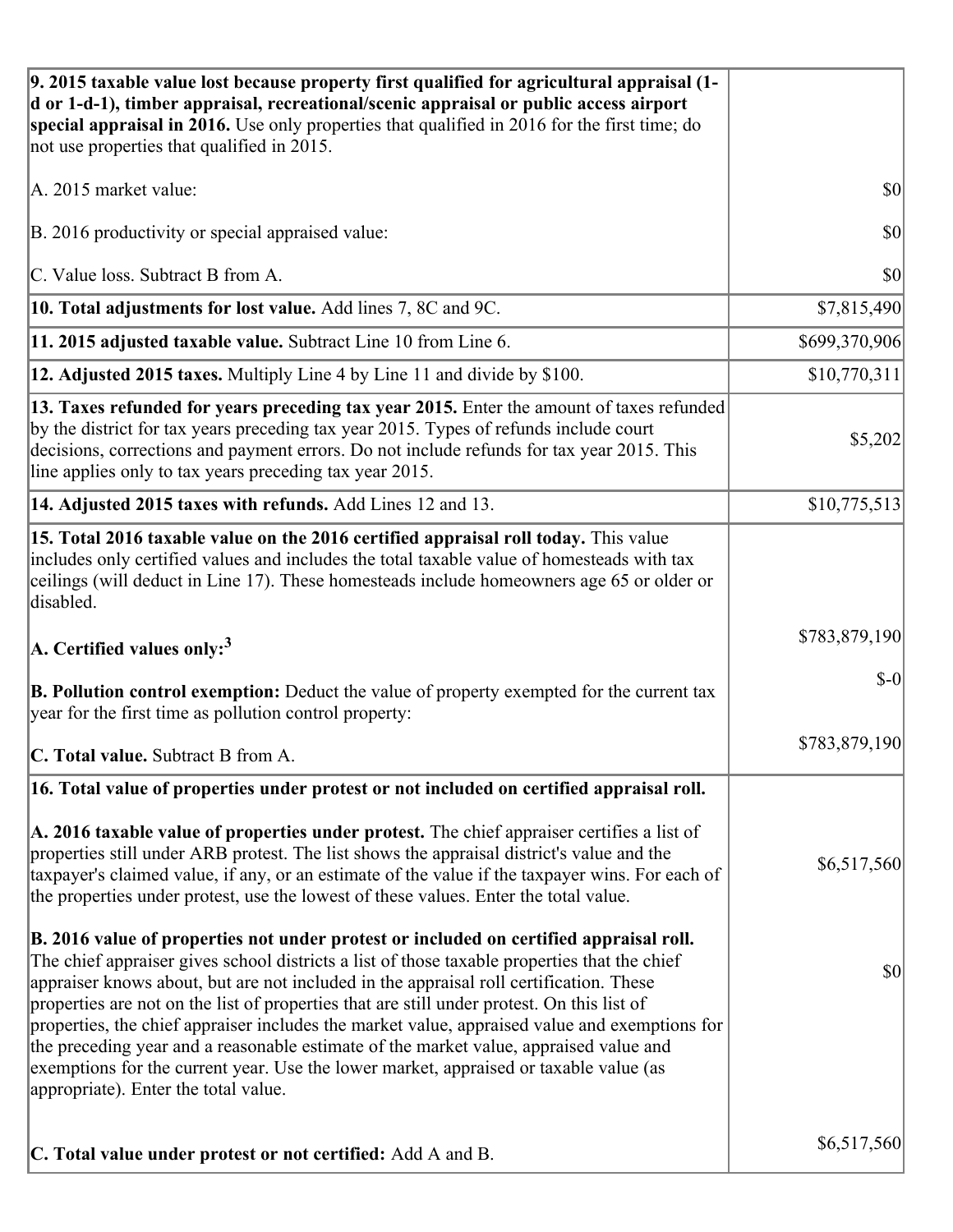| 17. 2016 tax ceilings and Chapter 313 limitations.                                                                                                                                                                                                                                                                                                                                                                             |                  |
|--------------------------------------------------------------------------------------------------------------------------------------------------------------------------------------------------------------------------------------------------------------------------------------------------------------------------------------------------------------------------------------------------------------------------------|------------------|
| A. Enter 2016 total taxable value of homesteads with tax ceilings. These include the<br>homesteads of homeowners age 65 or older or disabled. <sup>4</sup>                                                                                                                                                                                                                                                                     | \$78,888,530     |
| B. Enter 2016 total taxable value of applicable Chapter 313 limitations when calculating<br>effective M&O taxes. Enter zero when calculating effective debt service taxes. (Use these<br>numbers on the advise of your legal counsel.) <sup>5</sup>                                                                                                                                                                            | $\vert$ \$0      |
| C. Add A and B.                                                                                                                                                                                                                                                                                                                                                                                                                | \$78,888,530     |
| <b>18. 2016 total taxable value.</b> Add Lines 15C and 16C. Subtract Line 17C.                                                                                                                                                                                                                                                                                                                                                 | \$711,508,220    |
| 19. Total 2016 taxable value of properties in territory annexed after Jan. 1, 2015.<br>Include both real and personal property. Enter the 2016 value of property in territory<br>annexed by the school district.                                                                                                                                                                                                               | $\vert$ \$0      |
| 20. Total 2016 taxable value of new improvements and new personal property located<br>in new improvements. New means the item was not on the appraisal roll in 2015. New<br>additions to existing improvements may be included if the appraised value can be<br>determined. New personal property in a new improvement must have been brought into the<br>taxing unit after Jan. 1, 2015, and be located in a new improvement. | \$6,618,120      |
| 21. Total adjustments to the 2016 taxable value. Add Lines 19 and 20.                                                                                                                                                                                                                                                                                                                                                          | \$6,618,120      |
| 22. 2016 adjusted taxable value. Subtract Line 21 from Line 18.                                                                                                                                                                                                                                                                                                                                                                | \$704,890,100    |
| 23. 2016 effective tax rate. Divide Line 14 by Line 22 and multiply by \$100.                                                                                                                                                                                                                                                                                                                                                  | \$1.528679/\$100 |
| 24. 2016 effective tax rate for ISDs with Chapter 313 Limitations. Add together the<br>effective tax rates for M&O and debt service for those school districts that participate in an<br>applicable Chapter 313 limitations agreement.                                                                                                                                                                                         | \$0.000000/\$100 |

<sup>1</sup>Tex. Tax Code Section 26.012(14)  $2$ Tex. Tax Code Section 26.012(6)  $3$ Tex. Tax Code Section 26.012(6)  ${}^{4}$ Tex. Tax Code Section 26.012(6)(A)(i)

 $5$ Tex. Tax Code Section 26.012(6)(A)(ii)